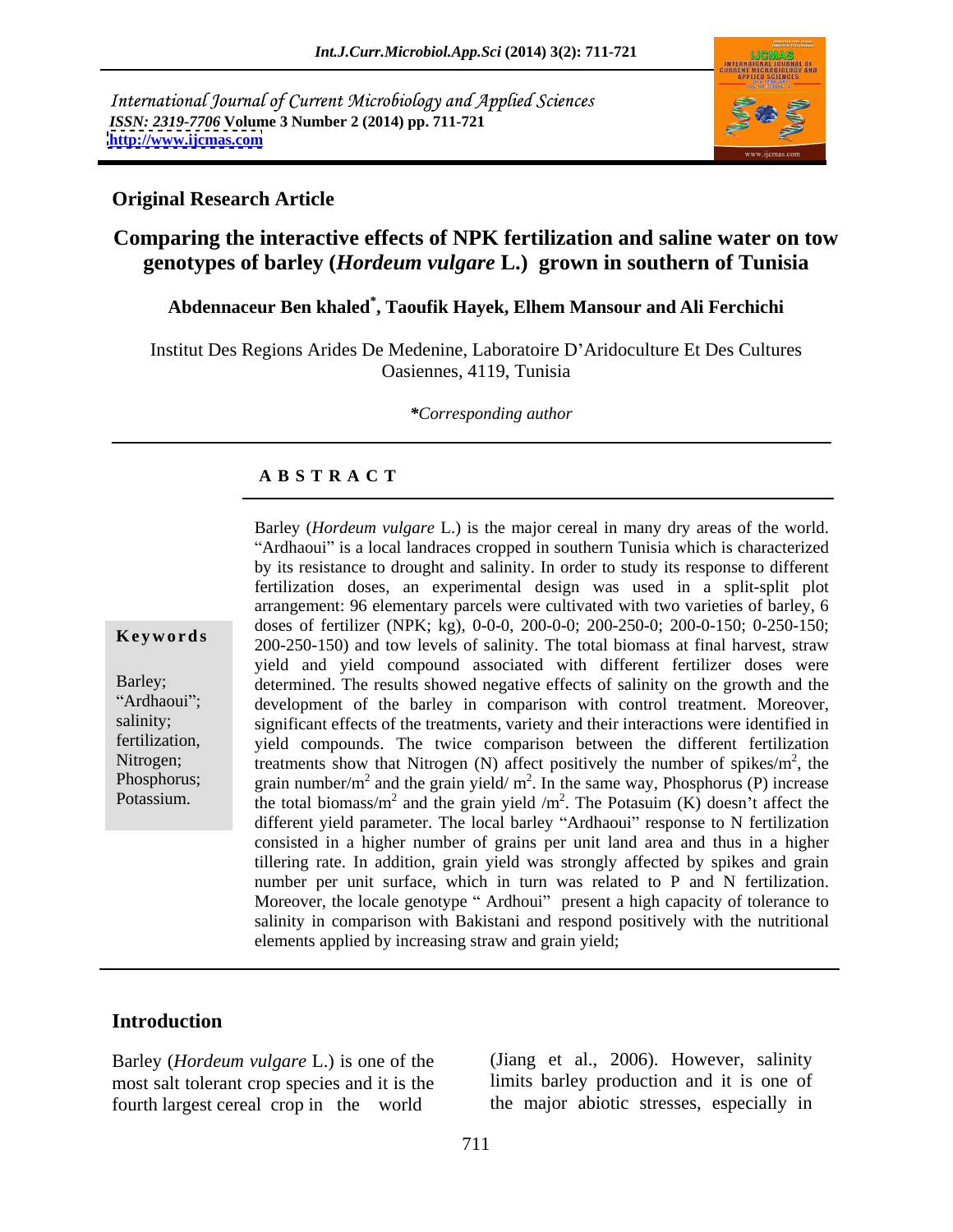concentration can be close to that in the improved transpiration efficiency. "Ardhaoui", "Frigui", "Beldi", "Djebali", Mdimagh, 2005). Salinity is one of the (Munns, 2002; Kefu et al., 2002). Tunisia in many cases (Cantero-Martinez et al., is concerned by the salinity problem. 2003). These rates must be reduced to Based on FAO (2005), about 1.8 million reach equilibrium among cost,

growing. Fertilizer management can strongly affect crop productivity under conditions of drought or salinity. Thus, the **Materials and Methods** addition of nutrients can either enhance or decrease plants' resistance to drought or **General conditions** salinity or have no effect at all, depending stress. Salinity- or drought-to-fertility 2010-2011 growing season in the the last decades (Oertli, 1991; Alam, 1999; Grattan and Grieve, 1999). However, since focused on variability among tow improve plant resistance to either and/or vears average annual of 150 mm mostly

arid and semi-arid regions where salt 1998), through a more rapid growth and seawater (Shannon, 1998). Several However, yields and WUE may be accessions of barley exist in Tunisia and reduced when excessive N fertilizer is the most known are "Souihlis", applied (Bladenopoulos and Koutroubas, Sfira" and "Djerbi" (El Faleh and Moreover, N fertilization has to be important limiting factor for agriculture is an economical loss and leads to negative overall in the Mediterranean region. It environmental consequences (Shepherd et affects about 7% of the world's total land al., 1993). In the Mediterranean basin, N area (Flowers et al., 1997). Approximately fertilizer rates for barley production has 930 million ha of cultivated land affected been usually applied between 200 and 250 are currently threatened by salinity  $\log$  of N ha<sup>-1</sup> without agronomical control hectares representing 11.6% of the total environment and productivity. The objectif surface of the country, are affected by of this work are (i) to study the effects of salinity. Salinity stress and NPK fertilization on the Nutrition and fertilization belong among capacity of tolerance to salinity and the the most significant intensification and response to NPK fertilization of local rationalization measures at barley (Ardhaoui) and introduced (Bakistani) improved transpiration efficiency. 2003; Cantero-Martinez et al., 1995). adjusted because excessive N fertilization in many cases (Cantero-Mart nez et al.,<br>2003). These rates must be reduced to reach equilibrium among cost, yield parameters (ii) To compare the varieties under salt conditions.

# **Materials and Methods**

# **General conditions**

on the level of water availability and salt The experiment was carried out during relationships have been reviewed during experimental field of the Institute of dry most dry areas also suffer from salinity, a genotypes of barley under saline water and comparison of mineral-nutrient different mineral fertilization combination. management for salinity and drought The climate is arid of Mediterranean type stresses will help to develop strategies that with a mild winter, characterized by 20 both of these stresses. concentrated in autumn and winter Under semi arid Mediterranean conditions,  $35-42^{\circ}\text{C}$  in summer. The main weather nitrogen fertilization (N fertilization) may parameters, including air temperature, also increase WUE by stimulating dry precipitation, were from a standard agro matter production (Latiri- Souki et al., metrological station located at 100m from2010-2011 growing season in the lands of Medenine (IRA). The experiment focused on variability among tow years average annual of 150 mm mostly months, with maximum air temperature of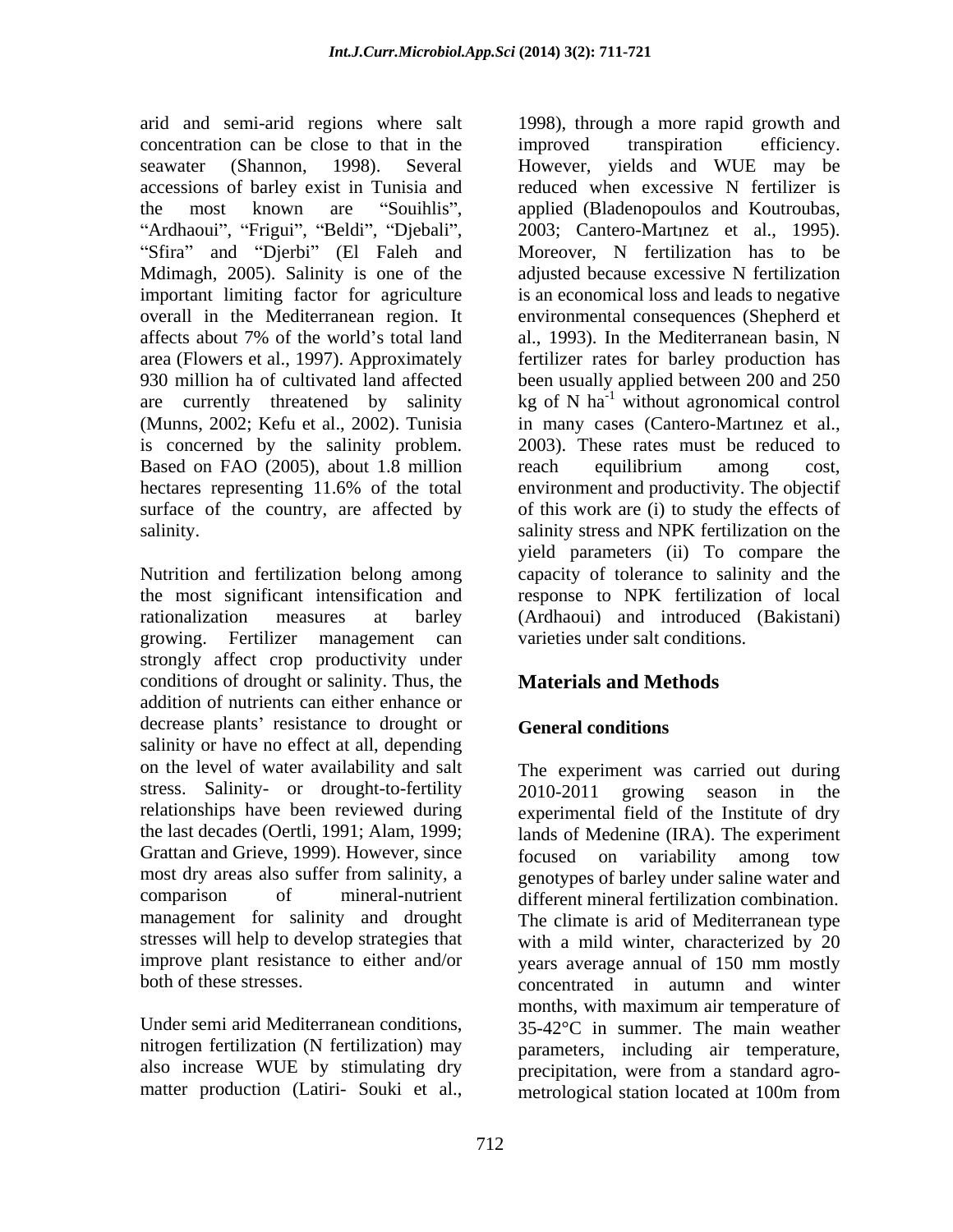the experimental filed. The soil,  $0.7{\text -}0.8\text{m}$  of the total quantity respectively for,  $P_2O_5$ , deep, is a sandy soil with the following  $K_2O$  and N. While the other quantity of texture: clay 5.38%, loam 6.72%, thin Nitrogen (75% of the total quantity) was sands 4.15%, very thin sands 6.72% and applied at the beginning of tillering.  $\text{coarse}$  sands  $40.88\%, C/N$   $26.8$ , Hcc:23.75%, PFP: 14.1%, Da:0.9 g/cm3;  $Na^+(ppm):9.83,$   $K^+(ppm):57.5$  and  $(ppm):9.83,$  K<sup>+</sup> $(ppm):57.5$  and  $^{+}(nnm)$ :57.5 and (ppm):57.5 and electrical conductivity of saturation extract Harvest date was determined at grain (ECe) equal to 2.78dS/m before sowing .the experiment was always hand-sown carefully in objective to maximize the rows of each sub-plot, where the number uniformity of the plot. In all experiment, of grains, 1000-grain weight, grain yield plots were managed to minimize and aboveground biomass were measured. interferences from biotic stresses. Weeds Mean 1000 grains weight was calculated were removed by hand, to avoid any from the weight of 1000 grains each from negative effect of hormonal herbicides.

## **Treatments and agronomic management**

The experimental design was split-split-<br>
The experimental design was split-split-<br>
The ANOVA using SPSS software 18.0. Three<br>

Ninerals<br>
Ninerals plot design with four replicate. Salinity factors (salinity levels, levels were assigned to main plots, fertilization treatments assigned as sub genotypes) were analyzed together, plot and barley genotypes as sub-sub-plot. The salinity of irrigation incorporated tow levels 2.6 ds/m and 10.5 ds/m. the mineral fertilization treatments induced by six combination of NPK as showing in table 1 and finally the barley genotypes induced and significant differences were tow genotypes: "Ardhoui" selected from analyzed at P<0.05. southern Tunisia as tolerant to drought and salinity stresses and "Bakistani" **Results and Discussion** introduced variety by the ministry of agriculture as very tolerant variety to The weather regime, in terms of maximum abiotic stress. Water was applied through (Tmax) and minimum air temperature the crop cycle by drip irrigation system in (Tmin) and rainfall, during the objective to keep the plots close to filed experimental year 2010-11 is shown in capacity and to avoid any forms of Fig.1. The averages of air temperature drought. The experiment was hand sown at during the season was very similar to the  $250 \text{ seeds/m}^2$  on 8 December 2010 in sub-<br>20-year average values. In the season sub-plot of 8 rows, 0.15 m apart (1.2m of 2010-2011 and before sowing we recorded width) and 1.5m long (with a separation an amount of 35.8 mm  $(43\% \text{ of the total})$ between sub-plots of 2m). The mineral fertilization was applied in the beginning of the experience as 100%, 100% and 25%

of the total quantity respectively for,  $P_2O_5$ ,  $K_2O$  and N. While the other quantity of Nitrogen (75% of the total quantity) was applied at the beginning of tillering.

# **Yield analysis**

moisture of 15%. Yield was determined in sampling areas of 1  $m<sup>2</sup>$  from the central  $^2$  from the control from the central from the weight of 1000 grains each from the sampling area.

# **Statistical analysis**

All data were statistically analyzed by ANOVA using SPSS software 18.0. Three factors (salinity levels, Minerals fertilization treatments and Barely genotypes) were analyzed together, according to a spli-strip experimental design. Mean separation was performed only when the F-test indicated significant (P<0.05) differences among the factors. The different interactions were also reported and significant differences were analyzed at P<0.05.

# **Results and Discussion**

The weather regime, in terms of maximum (Tmax) and minimum air temperature (Tmin) and rainfall, during the an amount of 35.8 mm (43% of the total precipitation).In fact during the crop cycle we recorded 47.3 mm.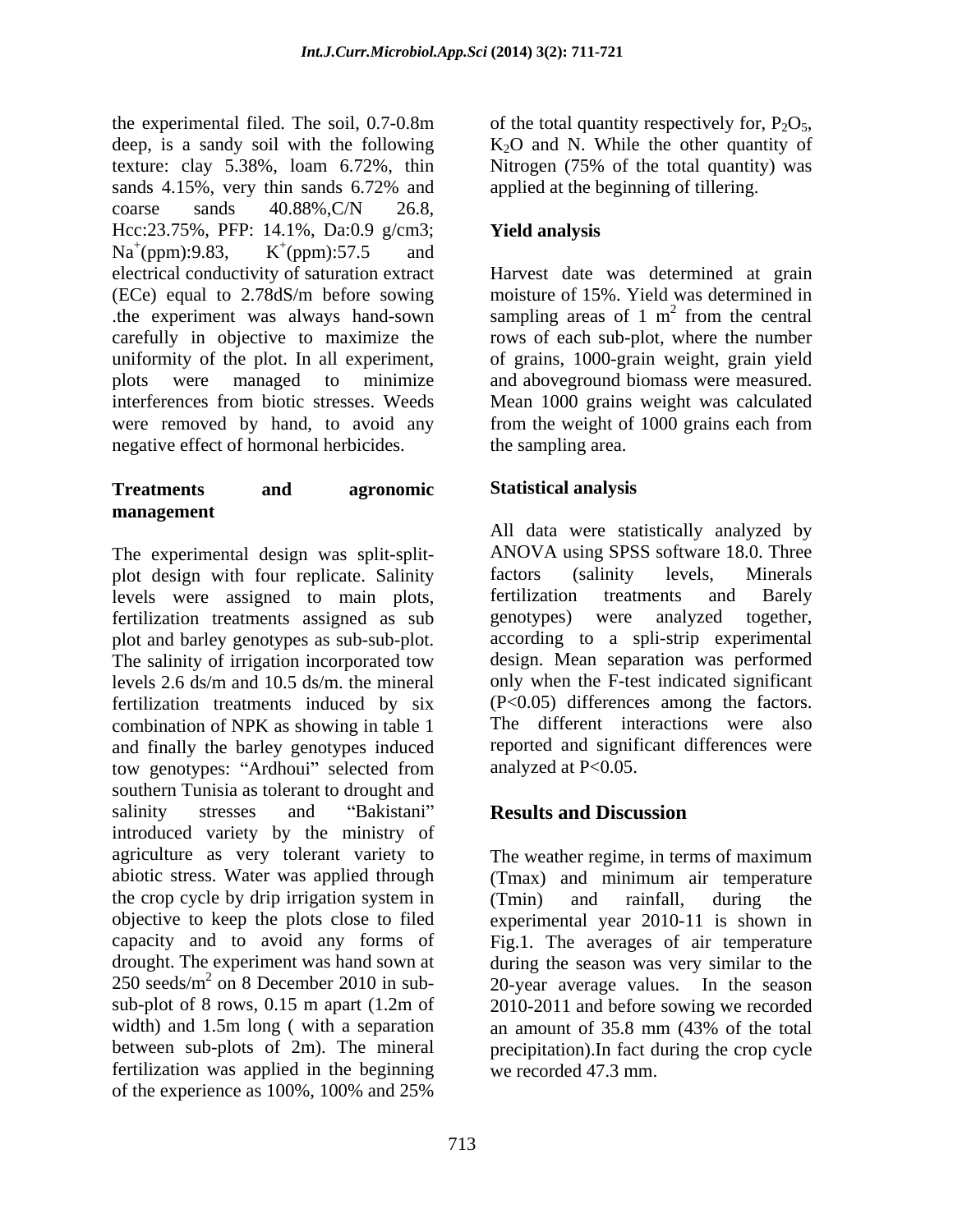| <b>Observation</b>               | 2010-2011                                                                                     |
|----------------------------------|-----------------------------------------------------------------------------------------------|
| Sowing date                      | 8 December 2010                                                                               |
| <b>Genotypes</b>                 | Ardhaoui and Bakistani                                                                        |
| Seeding depth (cm)               | $4 - 5$                                                                                       |
| Row space (cm)                   |                                                                                               |
| Seeding rate (plants/ $m^{-2}$ ) | 250                                                                                           |
| Cultivated area $(m^2)$          | 120                                                                                           |
| Plot superficie $(m^2)$          | 1.8                                                                                           |
| Trrigation salinity (dS/m)       | 2.6 and 10.5                                                                                  |
| <b>Fertilisation treatments</b>  | T1: 0 kg/ha N -0 kg/ha P2O5- 0 kg/ha K2O                                                      |
| $\log/ha$                        | T2: 200 kg/ha N -0 kg/ha P2O5- 0 kg/ha K2O                                                    |
|                                  | <b>T3</b> : 200kg/ha N -250 kg/ha P <sub>2</sub> O <sub>5</sub> - 0 kg/ha K <sub>2</sub> O.   |
|                                  | <b>T4</b> : 200 kg/ha N -0 kg/ha P <sub>2</sub> O <sub>5</sub> - 150 kg/ha K <sub>2</sub> O.  |
|                                  | <b>T5</b> : 0kg/ha N -250 kg/ha P <sub>2</sub> O <sub>5</sub> - 150 kg/ha K <sub>2</sub> O.   |
|                                  | <b>T6</b> : 200kg/ha N -250 kg/ha P <sub>2</sub> O <sub>5</sub> - 150 kg/ha K <sub>2</sub> O. |
| <b>Harvest</b>                   | 25 May 2011                                                                                   |
| <b>Growin period (days)</b>      | $167 \text{ days}$                                                                            |

**Table.1** Agronomic and management practices carried out during the experiment.

**Table.2** Analysis of variance for spike number, grain number/m2, Total Biomass, straw yield and Grain yield under the effect of the salinity levels, genotypes, Fertilization treatment and their interaction

| Source of                 | $\mathbf{d}.\mathbf{f}$ | <b>Spikes</b> | Grain/m <sup>2</sup> | <b>Total</b>   | <b>Straw</b> | Grain |
|---------------------------|-------------------------|---------------|----------------------|----------------|--------------|-------|
| variation                 |                         | number        |                      | <b>Biomass</b> | yield        | yield |
| $\mathbf{E}_{\mathbf{A}}$ |                         | ***           | ***                  | ***            | ***          | ***   |
| Salinity (S)              |                         |               |                      |                |              |       |
| ${\bf E_B}$               |                         |               |                      |                |              |       |
| Genotypes (G)             |                         |               |                      |                |              |       |
| $S*G$                     |                         |               |                      |                |              |       |
| ${\bf E_c}$               |                         | ***           | ***                  | ***            | ***          | ***   |
| Fertilization (F)         |                         |               |                      |                |              |       |
| $F^*S$                    |                         |               |                      | **             | **           |       |
| $G*F$                     |                         |               |                      |                |              |       |
| $S*G*F$                   |                         |               |                      |                |              |       |

\*\*\* significant at  $1\%$ <sup>\*\*</sup> significant at 1%, \* significant at 5%.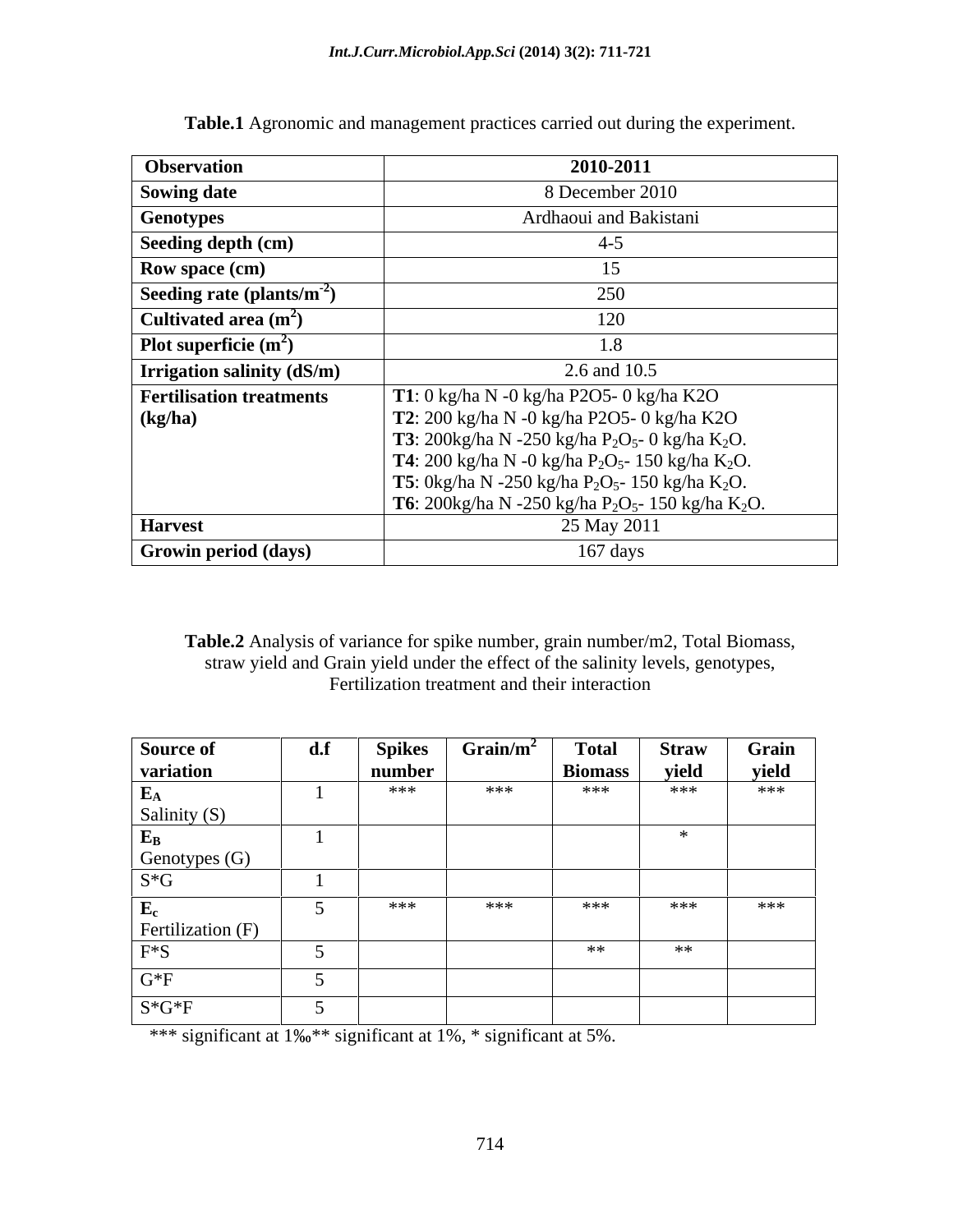The analysis of variance presented by

present highly significant effect on the  $3364$  grains/m<sup>2</sup> to 2138 grains/m<sup>2</sup> for different parameters (i.e, spikes number Ardhaoui, respectively in 2.6 dS/m and and the yield components). while, the 10.5 dS/m. in the same way, the response genotypes show significant effect only for grain number per spike and the straw fertilization combination (NPK) are yield, in the same way the different interactions between the factors show levels (2.6 dS/m and 10.5 dS/m). The significant effect in Total dry matter and  $h$  highest grains number/ $m^2$  were recorded in straw yield only for the interaction

negatively the spike number/ $m<sup>2</sup>$  (figure 2). Therefore, without fertilization (treatment 1) Bakistani don't show any significant difference between spike number in the tow salinity levels. The spike number factors salinity levels and fertilization decrease from  $169$  spikes/ $m^2$  to  $146$  treatments have significant effects on the spikes/ $m^2$  for Ardhaoui.  $\overline{\phantom{a}}$  variation of the grains yield but their

The different fertilization treatments show significant difference in the spike number/ $m^2$  for the tow genotypes. The Nitrogen increase the spike number  $/m^2$  grain yield for the tow genotypes under (comparison of the tow treatments 1 and 2) for the tow genotypes and under the tow treatments. The averages of grain yield levels of salinity. Therefore, this average varies between  $95g/m^2$  to 266 g/m2 for increase by 60%, 20% in 2.6 dS/m and Bakistani, between  $89g/m^2$  to 235 g/m<sup>2</sup> for 25%, 28% in 10.5 dS/m respectively for Ardhaoui in 2.6 dS/m. In the same way Bakistani and Ardhaoui. The highest spike (figure 3) Ardhaoui present significant number/ $m^2$  for the tow genotypes were recorded in the treatment 6 (200kg/ha N  $-$  dS/m in comparison with the same 250 kg/ha P2O5- 150 kg/ha K2O) by 276 treatment in 2.6 dS/m. For the higher of and 235 spike/ $m^2$  in 2.6 dS/m and by 223 salinity, we observe a significant decrease and 225 spike/m<sup>2</sup> in 10.5 dS/m, in grain yield (figure 3). respectively for Bakistani and Ardhaoui.

**Yield and yield components**  The ANOVA results show that the two table 2 shows the effect of Salinity, the grains number/ $m^2$  but their interaction Genotypes and the fertilization treatments is not significant (table 2). The salinity on the different parameters studied.  $\qquad \qquad$  decreases the grain number/m<sup>2</sup>. Therefore, Salinity and fertilization treatments to  $2558 \text{ grains/m}^2$  for Bakistani and from Fertilization\*salinity. P2O5- 150 kg/ha K2O) by 8698 and 6588 The results show that the salinity affects  $6119$  spike/m<sup>2</sup> in 10.5 dS/m respectively <sup>2</sup> (figure 2). for Bakistani and Ardhaoui. factors salinity and fertilization treatments have significant effects on the variation of  $^2$  but their interaction but their interaction  $\frac{2}{\pi}$  Thoroforo . Therefore, the averages decrease from  $3581 \text{ grains/m}^2$ for Bakistani and from to 2138 grains/ $m^2$  for 2 for for of Bakistani variety to the different fertilization combination (NPK) clearer than Ardhaoui in the tow salinity the treatment 6 (200kg/ha N -250 kg/ha grains/ $m^2$  in 2.6 dS/m and by 7788 and in 2.6 dS/m and by 7788 and in 10.5 dS/m respectively

> The statistic results show that the two interaction is not significant (table 2).

for the tow genotypes. The The figure 3 illustrate the variation of the <sup>2</sup> grain yield for the tow genotypes under decrease of  $10\%$  in the treatment 1at  $10.5$  $\frac{2}{2}$  in 10.5 dS/m in animal (figure 2) in  $10.5$  dS/m, in grain yield (figure 3). tow salinity levels and six fertilization  $\frac{1}{2}$  to 266 g/m<sup>2</sup> for to  $266 \text{ g/m2}$  for  $^{2}$  to 225  $\alpha/m^{2}$  for to 235  $g/m^2$  for  $^{2}$  for for decrease of 10% in the treatment 1at 10.5 in grain yield (figure 3).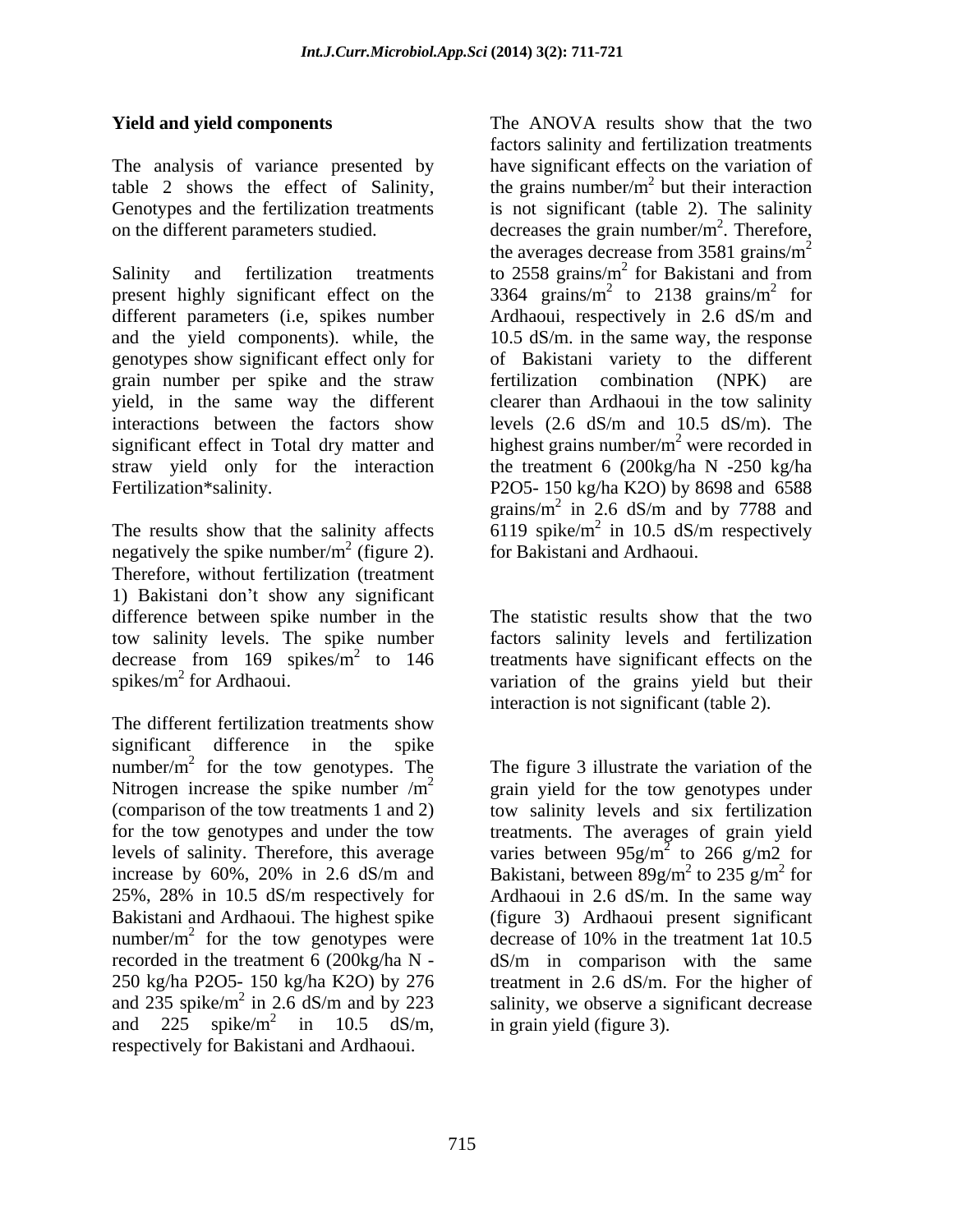**Figure.1** Rainfall, air temperature  $(T_{min}$  and  $T_{max}$ ) during the tow experimental years (2010-2011.



**Figure.2** Variation of the mean spike number/m<sup>2</sup> and Grain number/m<sup>2</sup> between genotypes and between fertilization treatments (T1-T6) under two levels of salinity (2.6 dS/m and 10.5 dS/m). Vertical bars indicate standard errors of means.

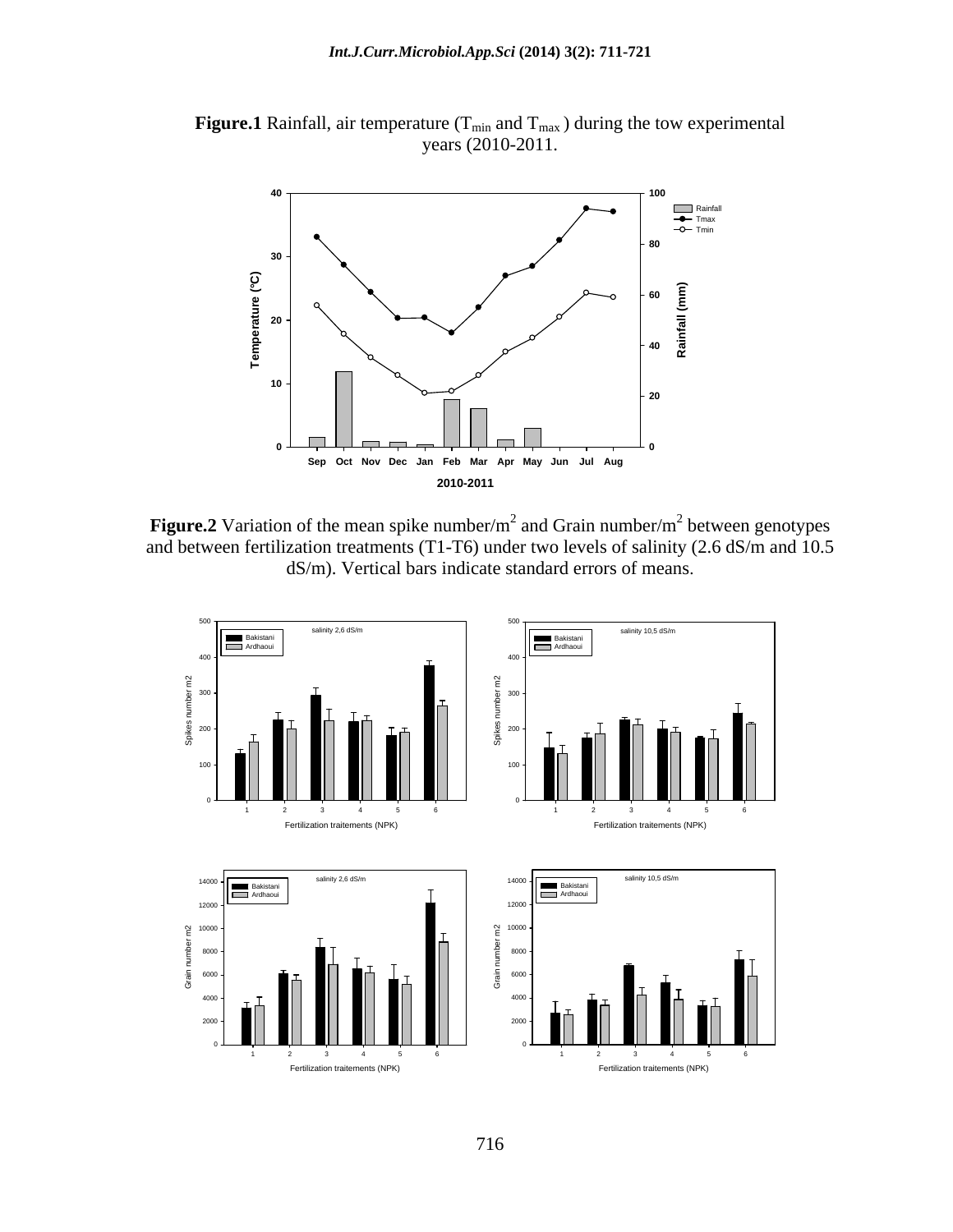between treatment 1 and 2) increase the grain yield for the tow genotypes in the  $g/m^2$  in 10.5 dS/m for the tow genotypes.

The salinity 10.5 dS/m affect the grain yield and the tow genotypes don't show Nitrogen fertilization (comparison significant difference under the between treatment 1 and 2) increase the fertilization treatment. The highest grain total biomass for the tow genotypes in the yield for the tow genotypes were recorded tow salinity levels. Therefore, the averages in the treatment 6 (200kg/ha N -250 kg/ha increase by  $120$ g/m<sup>2</sup> in 2.6 ds/m and by 50 P2O5- 150 kg/ha K2O) by 266 and 235  $g/m^2$  in 2.6 dS/m and by 165 and 149  $g/m^2$ in 2.6 dS/m and by 165 and 149 g/m<sup>2</sup> 2 in 10.5 dS/m respectively for Bakistani

different aspects of plant development. Thus, the major part of the straw production takes place during the early vegetative stage. Whereas the grains yield spike number, spike fertility, grain-filling period and by the efficiency of the reserve

salinity\*fertilization affects both straw Potasuim (K) doesn't affect the different

The figure 4 point up the variation of the surface, which in turn was related to N tow genotypes under tow salinity levels

Nitrogen fertilization (comparison and six fertilization treatments. The tow salinity levels. Therefore, the averages Bakistani, between  $209g/m^2$  to  $446 \text{ g/m}^2$ increase by 60 g/m<sup>2</sup> in 2.6 ds/m and by 30 for Ardhaoui in 2.6 dS/m. At 10.5 dS/m, we observe a significant decrease in total averages of the total biomass varies between  $182g/m^2$  to  $448 \text{ g/m}^2$  for  $182 \text{g/m}^2$  to  $448 \text{g/m}^2$  for to  $448 \text{ g/m}^2$  for 2 for for  $^{2}$  to  $446 \text{ cm}^{2}$ to 446  $g/m^2$ 2 for Ardhaoui in 2.6 dS/m. At 10.5 dS/m, we observe <sup>a</sup> significant decrease in total biomass for all the fertilization treatment. Nitrogen fertilization (comparison  $^{2}$  in 2.6 de/m and by 50 in 2.6 ds/m and by 50  $g/m^2$  in 10.5 dS/m for the tow genotypes.

and Ardhaoui. biomass and the grain yield are negatively The total biomass can be divided in 2 recorded a grain yield varies between components: the grain and the straw yield. 95g/m2 to 266 g/m2 for Bakistani and<br>Indeed, these two components reflect the between 89g/m2 to 235 g/m2 for Ardhaoui stage of growth cycle and it is essentially a reduction of the barley yield under salt related to the vigor and the vegetative stress were founded by Sohrabi (2008), growth as the tiller number, the leaves Taffouo (2009) and Gill (1979). The number, the height of the plants and the depressive effects of the salinity on the accumulation of the reserves during the growth and the productivity of the plants takes place mainly during the productive uptake, mineral nutrition and the toxicity phase and it is essentially influenced by ofthe ions accumulated within plant tissue Results of this trial shows that the total affected by salinity. Thus, in 2.6 dS/m we 95g/m2 to 266 g/m2 for Bakistani and between 89g/m2 to 235 g/m2 for Ardhaoui .whereas in the conditions of moderate stress (10.5 dS/m) the grain yield decreases by 10%. Similar results showing are the results of the difficulties in water (L.Xiong et al., 2002).

mobilization. The twice comparison between the<br>different fertilization treatments show that<br>Salinity levels, genotypes and fertilization Nitrogen (N) affect positively the number treatment affect significantly the straw of spikes/ $m^2$ , the grain number /m<sup>2</sup> and the yield. The total biomass was affected by grain yield /  $m^2$ . In the same way, the the salinity levels and the fertilization Phosphorus (P) increases the total treatment and only the interaction biomass/m<sup>2</sup> and the grain yield /m<sup>2</sup>. The yield and total biomass. yield parameter. Grain yield was strongly total biomass and the straw yield for the fertilization across all the fertilization The twice comparison between the different fertilization treatments show that Nitrogen (N) affect positively the number , the grain number  $/m^2$  and the  $^2$  and the and the . In the same way, the and the grain yield  $/m<sup>2</sup>$ . The <sup>2</sup> The . The Potasuim (K) doesn't affect the different affected by the number of grains per unit surface, which in turn was related to N treatments. The strict relationship between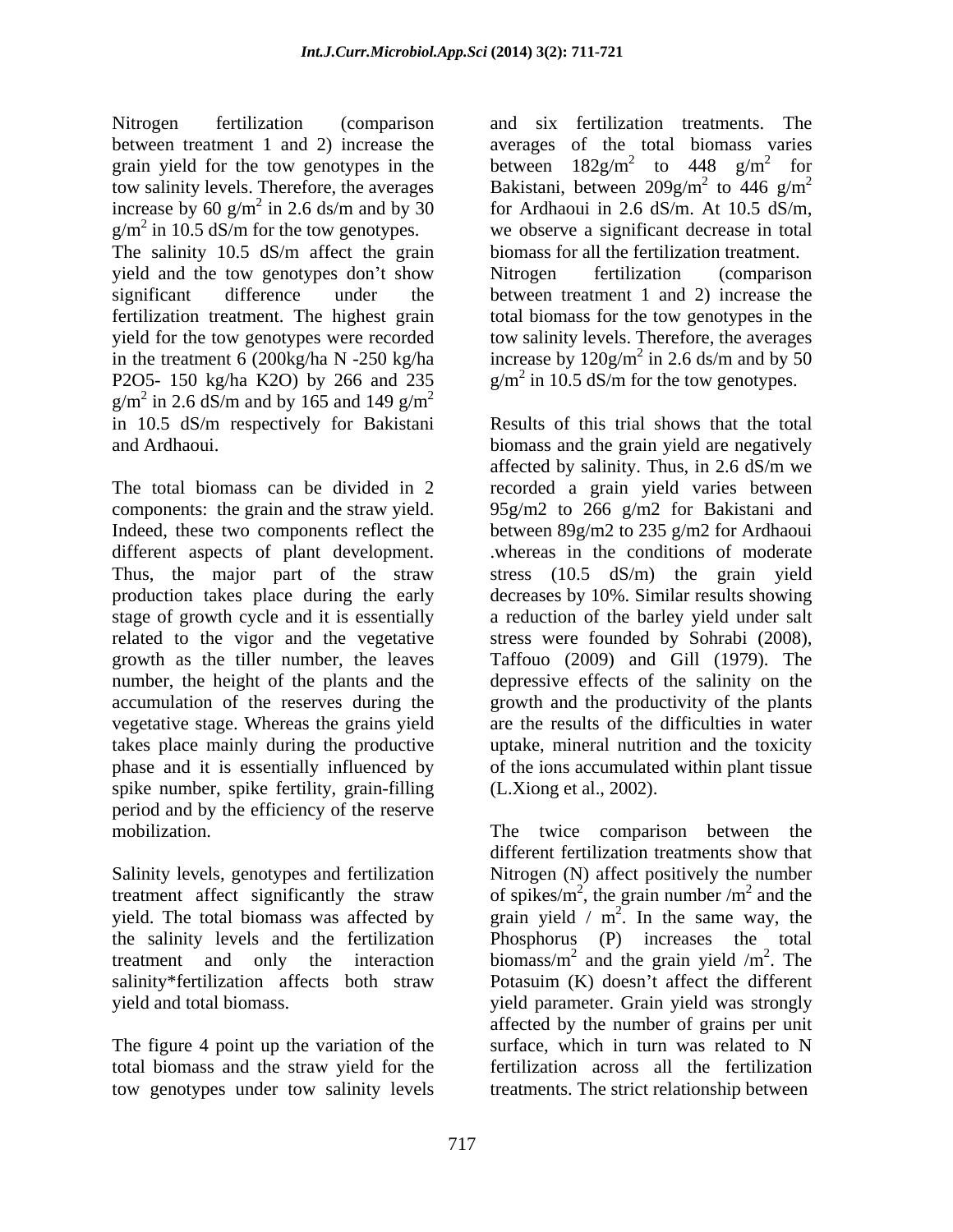



**Figure.4** Variation of the mean total biomass/m<sup>2</sup> and straw yield/m<sup>2</sup> between genotypes and between fertilization treatments (T1-T6) under two levels of salinity (2.6 dS/m and 10.5 dS/m). Vertical bars indicate standard errors of means

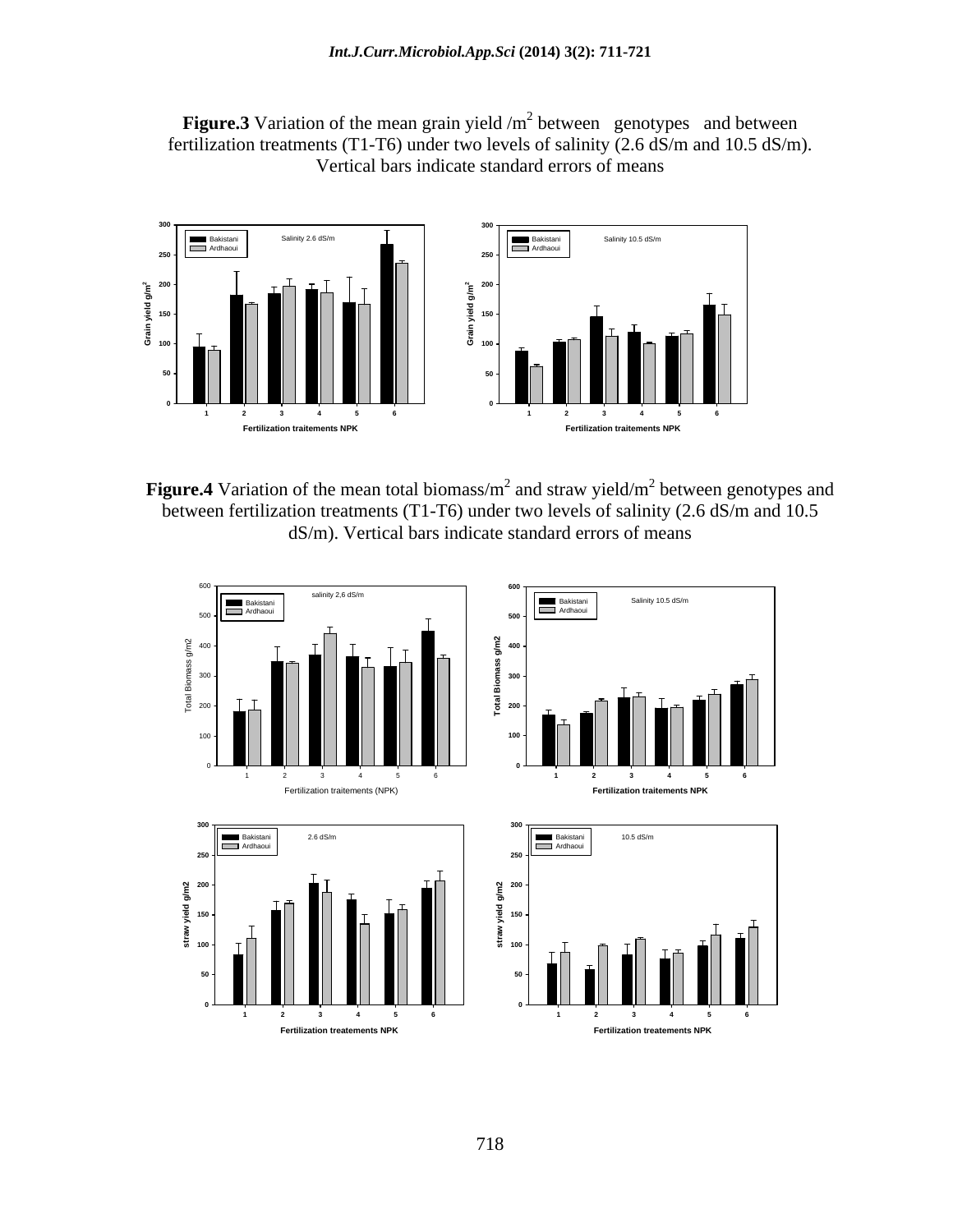

**Figure.5** Relationship between grain yield/ $m^2$  and grain number/ $m^2$  for the for the tow genotypes Bakistani and Ardhaoui

the number of grains and yield has been The local barley "Ardhaoui" response to N observed by several authors in many species (Fischer, 1985; Demotes-Mainard et al., 1999; Cossani et al., 2007, 2009) higher tillering rate. In addition, grain and it is common in winter cereals yield was strongly affected by spikes and (Jamieson et al., 1995). The effect of N grain number per unit surface, which in fertilization mainly on the number of turn was related to P and N fertilization. grains/ $m^2$  has been observed also in other Moreover, the locale genotype studies (Karam et al., 2009). Because only "Ardhaoui" present a high capacity of mild water stress did occur during the tolerance to salinity in comparison with experimental period, different crop traits Bakistani and respond positively with the mainly emerged in response to nitrogen nutritional elements applied by increasing fertilization. straw and grain yield.

Barley response to N fertilization Acknowledgements consisted in a higher number of grains per during the initial growth period, as concerns the higher yield potentiality of wheat at higher N rates, Karam et al. agriculture. (2009) observed that the supply of 150 and 200 kg N ha<sup>-1</sup>, compared to 100 kg ha<sup>-1</sup>, **References** 200 kg N ha<sup>-1</sup>, compared to 100 kg ha<sup>-1</sup>, **References**<br>increased the number of grains per unit land area by 11 and 17% and 24 and 39%, Alam, S. M. 1999: Nutrient uptake by as average of 3 years in two durum wheat plants under stress conditions, in cultivars.



fertilization consisted in a higher number of grains per unit land area and thus in a turn was related to P and N fertilization. Moreover, the locale genotype<br>"Ardhaoui" present a high capacity of

#### **Acknowledgements**

unit land area and thus in a higher tillering We thank Jamel Zaroug and Bachir rate compared to wheat; hence differences Chwikhi (works, Institute of Dry Area between the crops occurred mainly during Medenine, Tunisia), Belgacem Lachiheb the early growth stages. This behaviour and Leila Ben Yahia (lab technicians, Arid can be explained with the greater and Oases Cropping Laboratory) for their availability of N deriving from fertilizer collaboration in field and in lab works. demonstrated by Garabet et al. (1998). As amelioration of barley yield in southern This work was supported by PRF project Tunisia" from Tunisian ministry of agriculture.

#### $\mathbf{P}$ **References**

Alam, S. M. 1999: Nutrient uptake by plants under stress conditions, in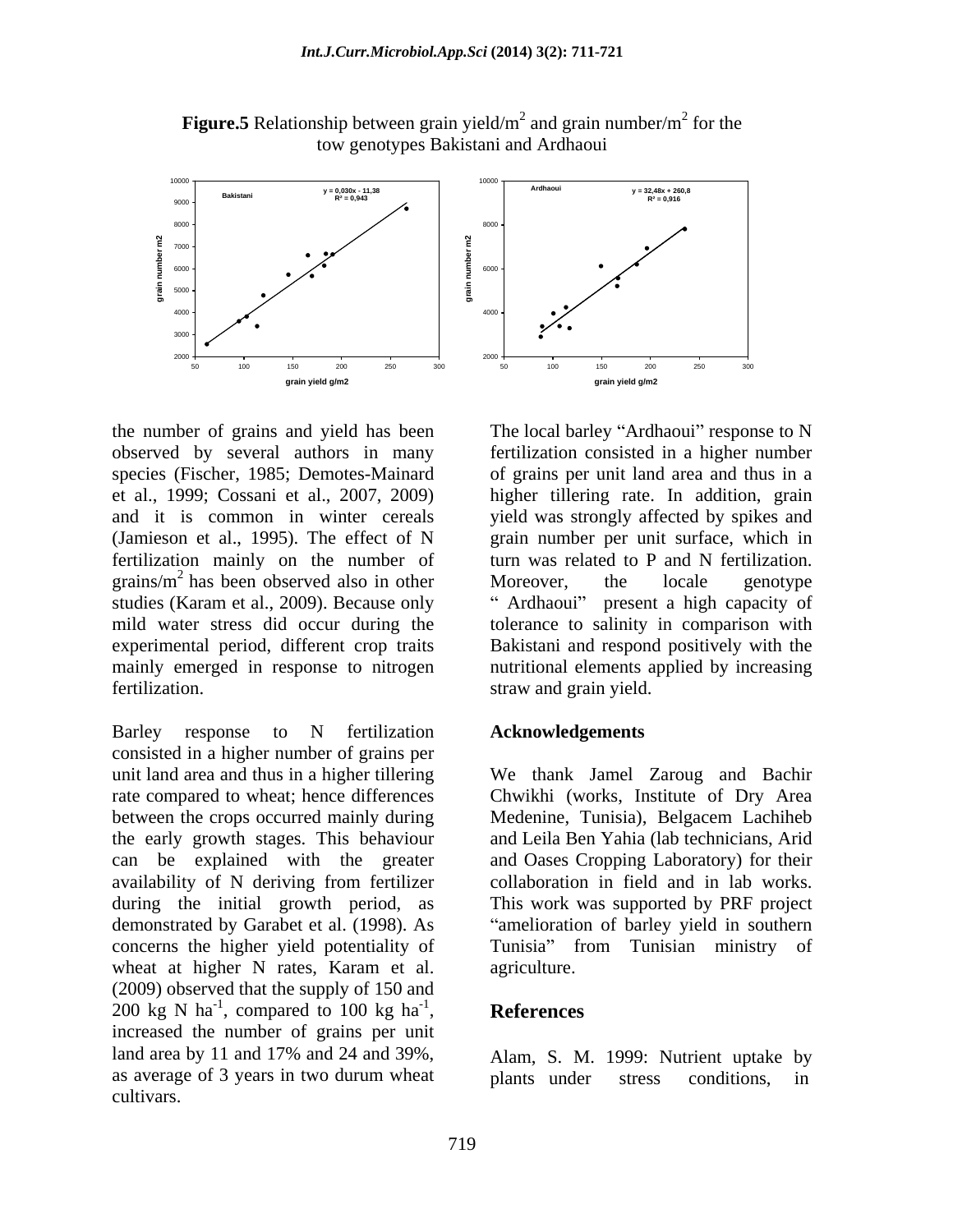- 
- Bladenopoulos, K.B., Koutroubas, S.D., 2003. Influence of autumn nitrogen fertilisation and climate on winter
- Hordeum vulgare, L. affected by 309–318. conditions of Spain. Field Crops Res.,
- Cantero-Martínez, C., J.M. Villar, I. Growth and yield responses of two 229.
- Cossani, C.M., Savin, R., Slafer, G.A.,
- Cossani, C.M., Slafer, G.A., Savin, R., barley under a range of conditions in a
- Demotes-Mainard, S., Jeuffroy, M.H., fertilizer: relationship to kernels per 603–615.
- El Faleh, M., Mdimagh, S.: Food barley in
- Fischer, R.A., 1985. Number of kernels in 1994. radiation and temperature. J. Agric.
- Pessarakli, M.: Handbook of Plant and Flowers, T.J., Garcia, A., Koyama, M., Crop Stress. Marcel Dekker, New York, pp. 285–314 **in crop plants:** the role of molecular Yeo, A.R.: Breeding for salt tolerance biology. Acta Physio. Plantarum. 19: <http://dx.doi.org/> 10.1007/s11738-997-0039-0
- barley in Greece. Agricoltura Garabet, S., Wood, M., Ryan, J., 1998. Mediterranea 133: 202-210. Nitrogen and water effects on wheat Cantero-Martínez, C., Angás, P., yield in a Mediterranean-type climate. Lampurlanés, J., 2003. Growth, yield 1. Growth, water-use and nitrogen and water productivity of barley accumulation. Field Crops Res. 57, 309 318.
	- tillage and N fertilization in Grattan, S. R., Grieve, C. M. 1999: Mediterranean semiarid, rainfed 84: 342-357. environments, in Pessarakli M.: Romagosa and E. Fereres. 1995a. Marcel Dekker, New York, pp. 203 Mineral nutrient acquisition and response by plants grown in saline environments, in Pessarakli M.: Handbook of Plant and Crop Stress. 229.
	- contrasting barley cultivars in a Jamieson, P.D., Martin, R.J., Francis, G.S., Mediterranean Environment. Eur. J. 1995. Drought influences on grain Agron., 4:317-326 yield of barley, wheat, and maize. N. Z. J. Crop Hortic. Sci. 23, 55–66.
	- 2007. Contrasting performance of Jiang, Q., Roche, D., Monaco, T.A., barley and wheat in a wide range of Durham, S.: Gas exchange, conditions in Mediterranean Catatonia chlorophyll fluorescence parameters Spain. Ann. Appl. Biol. 151, 167–173. and carbon isotope discrimination of 2009. Yield and biomass in wheat and response to salinity. Field Crops Durham, S.: Gas exchange, fourteen barley genetic lines in Research. 96: 269-278, 2006.
	- Mediterranean site. Field Crops Res. Karam, F., Kabalan, R., Breidi, J., 112, 205 213 Rouphael, Y., Oweis, T., 2009. Yield Robin, S., 1999. Spike dry matter and durum wheat cultivars grown under nitrogen accumulation before anthesis in wheat as affected by nitrogen regimes. Agric. Water Manage. 96, and waterproduction functions of two durum wheat cultivars grown under different irrigation and nitrogen 603 615.
	- spike. Field Crops Res. 64, 249–259. Kumar, A., Singh, D.P., Singh, P.: Tunisia. In Food Barley: Importance, photosynthesis, transpiration, water uses and local Knowled e pp. 29-35, use efficiency and yield of Brassica ICARDA, 2005. juncea L. Field Crops Res. 37: 95-101, Kumar, A., Singh, D.P., Influence of water stress on 1994.
	- wheat crops and the influence of solar Latiri-Souki, K., Nortcliff, S., Lawlor, Sci. 105, 447–461. D.W., 1998 Nitrogen fertilizer can